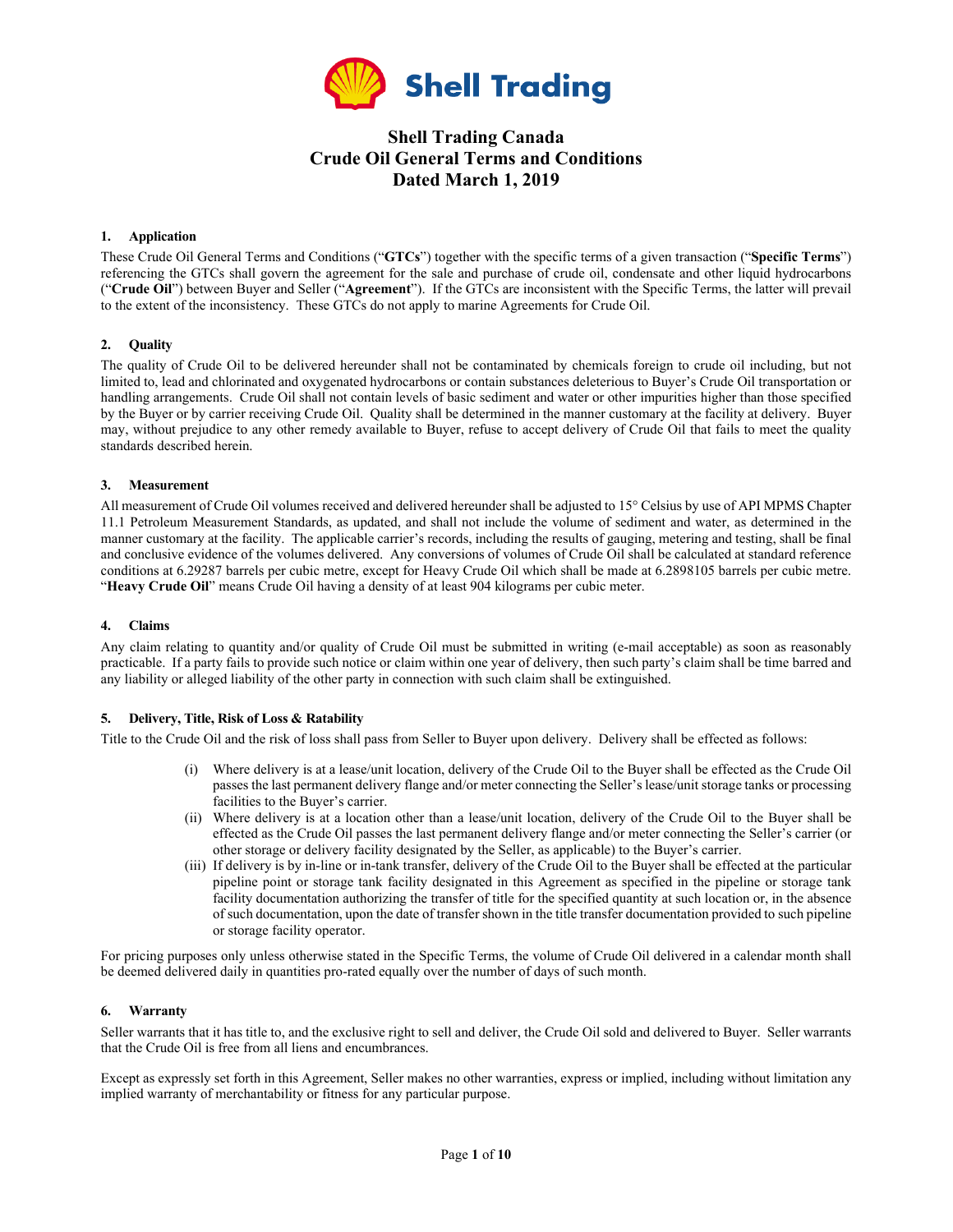#### **7. Regulatory Information**

Each party agrees to provide the other party with any information the other party needs to comply with any regulatory filing requirement. The receiving party agrees to keep such information strictly confidential and to disclose such information only to the relevant regulatory authority.

#### **8. Payment**

- 8.1. Subject to any provisions to the contrary herein, payment for Crude Oil delivered in one calendar month shall be made, without discount, withholding, offsetting or counterclaim, on the 25<sup>th</sup> day of the calendar month following delivery. If the payment date falls on a Saturday or a weekday other than a Monday which is not a Business day, then payment shall be made on the preceding Business Day. If the payment date falls on a Sunday or a Monday that is not a Business Day, then payment shall be made on the next Business Day. "**Business Day**" means a weekday on which commercial banks are open for business in Calgary, Alberta. Any payment hereunder not paid when due shall accrue interest calculated daily from the due date until paid at the prime rate charged by the Toronto-Dominion Bank plus 2% per annum.
- 8.2. This Section 8.2 shall only apply if the parties have not executed a separate agreement to provide for the net settlement of amounts owed for Crude Oil:
	- (i) Purpose. The parties are selling to and buying from each other various quantities of Crude Oil at stated prices, or are exchanging with each other various quantities of Crude Oil at stated differentials under existing Agreements. With respect to deliveries of Crude Oil under the Agreements, the parties agree to engage in net settlement arrangements (the "**Net Settlement Arrangement**") for the purpose of making payments (and thereby settling the parties' respective accounts) for the existing or future purchase and sale of Crude Oil.
	- (ii) Procedure. For each calendar month in which sales or exchange transactions occur (a "**Transaction Month**"), each party shall determine the sales price for the Crude Oil sold to the other party and the exchange differentials, if any, due from such other party under the Agreements according to the respective pricing provisions contained therein, to determine the total amount owed by such other party. The parties shall continue to issue invoices to each other in the normal course of business. In addition, after the receipt of all invoices and at least three Business Days before the 25th day of the month following the Transaction Month, each party shall (a) issue a statement showing all invoice amounts for both parties and the difference resulting after offsetting the total amount each party owes to the other party (the "**Net Settlement Amount**"), and (b) confer by telephone and compare and confirm the Net Settlement Amount. The Net Settlement Amount shall be paid by the party hereto owing the greater amount by paying such difference to the party hereto owing the lesser amount in accordance with this Agreement.
	- (iii) Disputed or Unverified Amounts. If any invoice or portion of an invoice is disputed in good faith or cannot be timely verified and approved for payment, such invoice or portion of such invoice shall not be held for payment under the Net Settlement Arrangement, provided that an invoice that is partially verified or disputed shall be included in the Net Settlement Arrangement to the extent that it is verified or undisputed. Notwithstanding the foregoing, each party agrees to use every reasonable effort to achieve the objective of timely verification of invoices in order to permit payment of such invoices pursuant to the terms of this Agreement in the month following the Transaction Month and no dispute or lack of verification shall excuse participation in the Net Settlement Arrangement.
	- (iv) Effect on Other Agreements. Except as expressly provided herein, existing Agreements between the parties hereto shall continue in effect and shall not otherwise be affected by this Section 8.2. Notwithstanding the provisions hereof, nothing in this Agreement shall have the effect of amending or modifying the pre-payment provisions or the liquidation provisions under this Agreement or any existing or future agreement between the parties.
- 8.3. Cessation of Price Index Publication. If an index used to calculate a price set forth in this Agreement ("**Original Index**") ceases to be published or is not published for any period applicable to calculation of such price, the following procedure shall apply:
	- (i) The parties shall in good faith meet and agree on a replacement index within ten (10) Business Days after the date the Original Index ceases to be published. Such replacement index will be as comparable as possible to the Original Index specified in this Agreement.
	- (ii) If the parties are not able to agree upon a replacement index within the ten (10) Business Day period in accordance with Section 8.3(i), then the dispute shall be settled by binding arbitration with one (1) arbitrator in accordance with Section 19 below. Each party shall submit a proposed replacement index to the arbitrator and the arbitrator shall determine which proposed replacement index represents the closest replacement for the Original Index. Once the arbitrator has reached a final decision on the replacement index, then the price paid under this Agreement shall be adjusted using such replacement index, and all invoices for deliveries made subsequent to the date the Original Index ceased to be published shall be promptly corrected and reissued using the replacement index. The arbitrator shall order the relevant adjustment under the corrected invoices and the party that owes money to the other shall pay said amount to the party owed within ten (10) Business Days of receipt of the corrected invoice.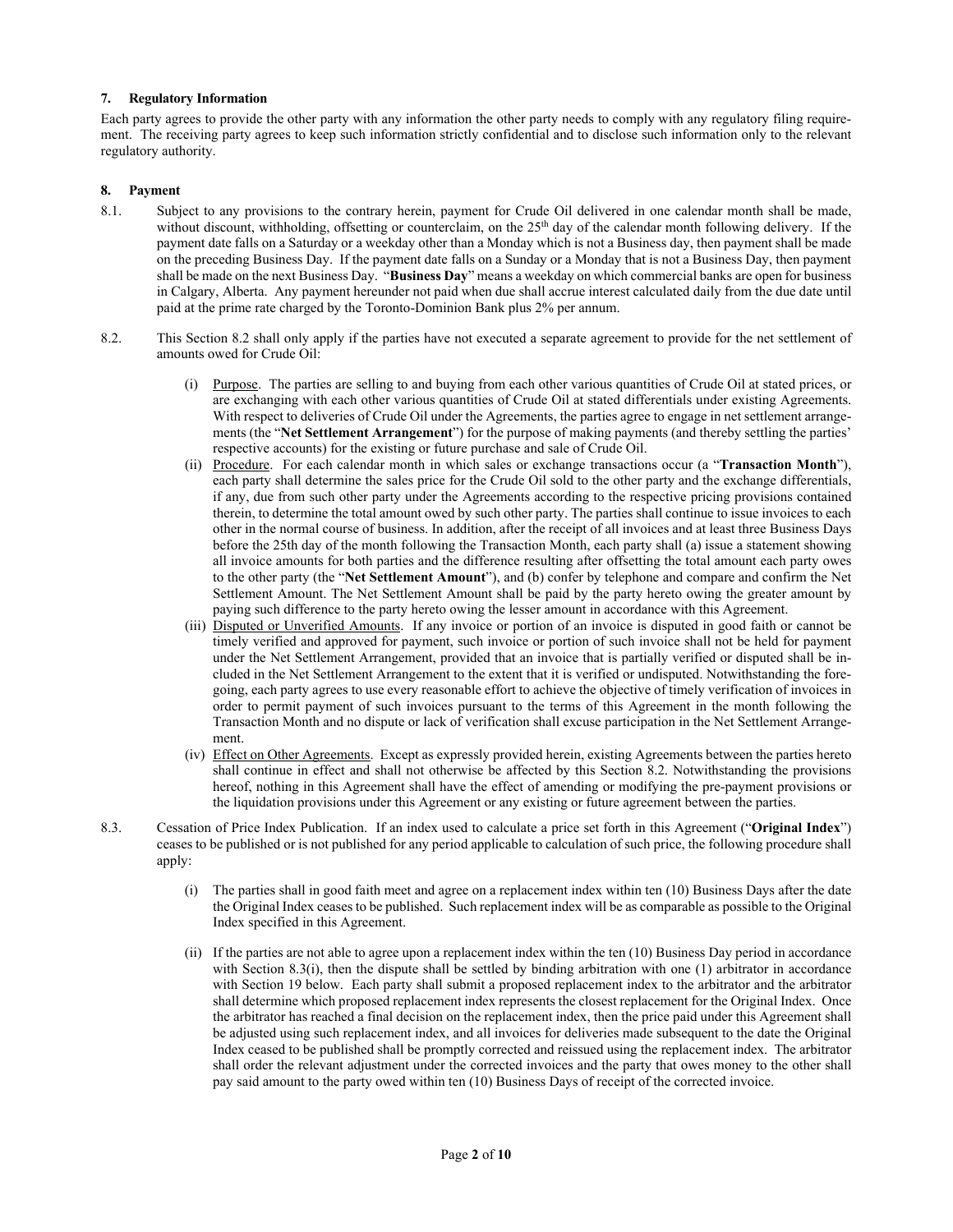8.4. Change of Banking Information. Any time a party sends notice of changed banking information or an invoice containing changed banking information, the paying party may, prior to making any payment then due, require that the other party provide email or fax confirmation of the new banking information as well as the paying party's account opening information (such as "Know Your Customer"). The other party shall provide such information in a timely manner and payment shall not be due until one (1) Business Day after the paying party has completed its account opening process.

### **9. Taxes**

The price for Crude Oil does not include any amounts payable by Buyer for Goods and Services Tax or Harmonized Sales Tax (individually or collectively, "**GST**") imposed pursuant to the Excise Tax Act ("**ETA**") or any similar or replacement value added or sales or use tax enacted under successor legislation, or any provincial sales tax ("**PST**") imposed by a province. Buyer shall pay to Seller the amount of GST and PST payable for the purchase of Crude Oil in addition to all other amounts payable under this Agreement. Seller shall hold the GST and PST paid by Buyer and shall remit such GST and PST as required by law. Buyer and Seller shall provide each other with the information required to make such GST or PST remittance or claim any corresponding input tax credits including, without limitation, GST and PST registration numbers.

Where Buyer is registered for GST under the ETA and Buyer provides Seller with a written declaration that Buyer intends to: (i) export the Crude Oil from Canada by means of pipeline; (ii) export the Crude Oil as soon as is reasonably possible after Seller delivers such Crude Oil to Buyer having regard to the circumstances surrounding the export and, where applicable, normal business practice; (iii) not have acquired such Crude Oil for consumption or use in Canada or for supply in Canada before export of such Crude Oil; (iv) ensure that, after such Crude Oil is delivered and before export, such Crude Oil is not further processed, transformed or altered in Canada (except to the extent reasonably necessary or incidental to its transportation), then such Crude Oil shall be "zero-rated" within the meaning of the ETA unless Seller knows or has reason to believe that such circumstances will prevail.

Where Buyer is not registered for GST under the ETA and the Crude Oil is to be exported by pipeline, or the Crude Oil is to be exported from Canada other than by pipeline, and the Buyer (i) exports the Crude Oil as soon as is reasonably possible after Seller delivers such Crude Oil to Buyer having regard to the circumstances surrounding the export and, where applicable, normal business practice; (ii) has not acquired such Crude Oil for consumption or use in Canada or for supply in Canada before export of such Crude Oil; (iii) ensures that, after such Crude Oil is delivered and before export, such Crude Oil is not further processed, transformed or altered in Canada (except to the extent reasonably necessary or incidental to its transportation); (iv) maintains on file and provide to Seller evidence satisfactory to the Minister of National Revenue of the export of such Crude Oil by Buyer; and (v) complies with any other requirements prescribed by ETA for zero-rated export of such Crude Oil, then such Crude Oil shall be "zero-rated" within the meaning of the ETA.

Buyer shall indemnify Seller for any GST, penalties, interest and all other damages and costs of any nature arising from breach of the declarations, covenants, representations and warranties contained in this Section 9, or otherwise, from application of GST to Crude Oil declared, covenanted, represented and warranted by Buyer to be acquired for export from Canada.

In the event that any amount becomes payable pursuant to this Agreement as a result of a breach, modification or termination of this Agreement, the amount payable shall be increased by any applicable taxes including GST and PST remittable by the recipient in respect of that amount.

### **10. Limitation of Liability**

Except as expressly set out herein, neither party shall be liable to compensate or indemnify the other party for any indirect, consequential or punitive losses or damages.

### **11. Eligible Financial Contract**

The parties intend that this Agreement be construed as (i) an "eligible financial contract" for the purposes of and within the meaning of the *Bankruptcy and Insolvency Act* (Canada), the *Companies' Creditors Arrangement Act* (Canada) and the *Winding-up and Restructuring Act* (Canada) and (ii) to the extent that the Agreement or a party is subject to the application of the United States Bankruptcy Code, a "forward contract" for the purposes of and within the meaning of the United States bankruptcy and insolvency laws.

### **12. Performance Assurance**

If, in the reasonable opinion of a party, it has grounds for insecurity regarding the ability of the other party to pay or perform any obligation under the Agreement, such party may demand in writing Performance Assurance. "**Performance Assurance**" means, at the option of the party providing the Performance Assurance, either (i) an irrevocable stand-by letter of credit in a form and for a commercially reasonable amount acceptable to the demanding party opened or confirmed by an institution reasonably acceptable to the demanding party; or (ii) cash or prepayment in immediately available funds in a commercially reasonable amount acceptable to the demanding party. Performance Assurance must be provided within two Business Days following receipt of written demand. Where the Performance Assurance provided is in the form of cash, the providing party hereby assigns, pledges and transfers to the demanding party, and grants to the demanding party a security interest in all estate, right, title and interest of the providing party in the cash deposited, held by or pledged or granted to the demanding party hereunder.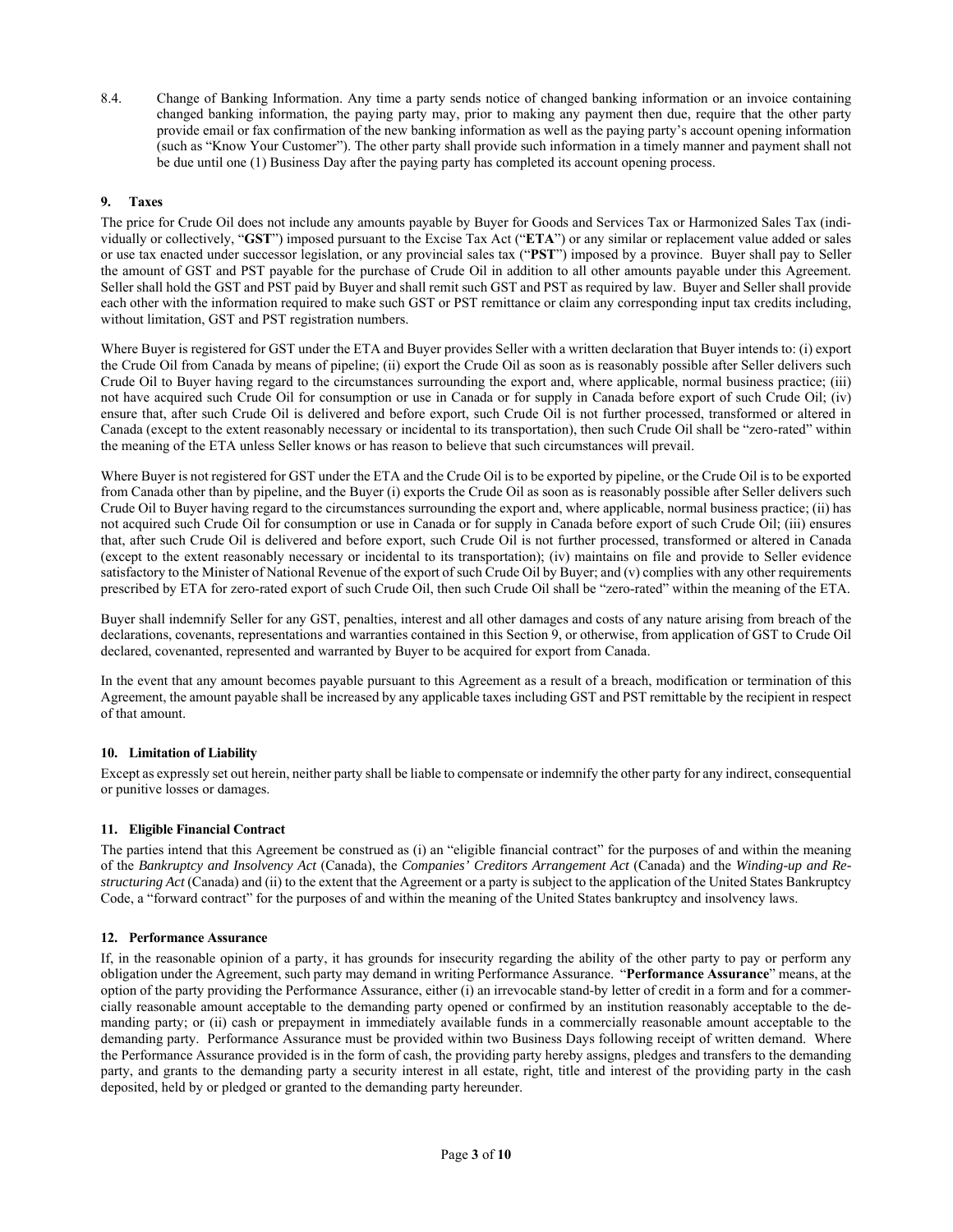### **13. Apportionment**

If the applicable carrier apportions its facilities or its acceptance of Crude Oil among parties tendering Crude Oil for transportation, the quantity of Crude Oil required to be delivered and accepted under this Agreement may be reduced by up to the same proportion as the carrier apportionment. Such reduction shall be deemed to be accepted by the parties.

#### **14. Force Majeure**

Subject to the provisions of this Section, a party ("**declaring party**") is relieved of its obligations hereunder (except payment obligations) to the extent and for the time that its performance is delayed or prevented by a Force Majeure event.

"**Force Majeure**" means an event (except financial) that is beyond the reasonable control of the declaring party and includes, but is not limited to, the following: failure in the nature of Force Majeure of Seller's supplier to deliver or Buyer's recipient to take; Carrier Force Majeure; an act of any government or other authority or statutory undertaking; extreme weather conditions; storms; floods; fires; earthquakes; civil disturbances; sabotage; war; acts of public enemies; blockades; insurrections; riots; epidemics; strikes, lockouts or other labour disruptions; inability to obtain or the curtailment of electric power, water or fuel; breakdowns or failure of pipe, plant, machinery or equipment. The declaring party shall notify the other party in writing of the occurrence of the Force Majeure event within a reasonable time after the occurrence of the Force Majeure event. Such notice shall include all reasonable full particulars regarding such Force Majeure event such as the nature, extent, effect and likely duration of the Force Majeure event.

For the avoidance of doubt, if Seller has an obligation to deliver Crude Oil of a type only produced at the Scotford Upgrader, and there is a Force Majeure event at the Scotford Upgrader or connecting carriers that prevents delivery of this type of Crude Oil to the relevant delivery point from the Scotford Upgrader, then Seller shall be relieved of its obligations hereunder to deliver such Crude Oil to Buyer for the duration of the applicable Force Majeure event.

### **15. Non-Performance Penalty**

The parties acknowledge that each party may be shipping Crude Oil subject to applicable carrier's tariffs and agree that this Agreement is subject to the relevant tariff and the force majeure events defined therein ("**Carrier Force Majeure**"). If a party is unable to deliver or take delivery of, as the case may be, the quantities of Crude Oil hereunder and such failure is excused by a Carrier Force Majeure event, that party shall provide the other party with immediate notice. If immediate notice is not provided such that the other party is unable to comply with the tariff and incurs a non-performance penalty ("**Penalty**"), then the party shall indemnify the other party for the Penalty incurred and all dispute, claim or demand whatsoever with respect to the Penalty. Where the other party is Seller, Buyer may set off the amount of Penalty against future payments owing by Buyer to Seller.

Except in the case of Carrier Force Majeure, if Seller is unable to deliver the contracted quantity of Crude Oil in a specified month, Seller shall indemnify Buyer for any resulting non-performance penalties Buyer incurs under Buyer's carrier's tariff. If Seller is unable to so deliver during a period of apportionment, Buyer may in its sole discretion purchase Crude Oil from a source other than Seller to satisfy Buyer's carrier nomination and Seller shall pay Buyer the difference in value between the contracted Price herein and the price paid to the other source. If Buyer is unable to receive the contracted quantity of Crude Oil in a specified month, Buyer shall indemnify Seller for any resulting non-performance penalties Seller incurs under Seller's carrier's tariff. The indemnifying party shall promptly reimburse the other party upon receipt of that party's invoice and supporting documentation.

#### **16. Default & Termination**

- 16.1. For the purposes of this Section, the following capitalized terms have the following meanings:
	- (i) "**Contract Value**" is the present value of the remaining deliverable volume, as at the Early Termination Date, at the contracted price. The interest rate used for present-value calculations will be the prime rate published by the Toronto-Dominion Bank plus two percent.
	- (ii) "**Close Out Value**" is the difference between the Market Value and the Contract Value of the transactions under this Agreement as at the Early Termination Date, adjusted for any reasonable costs or expenses incurred by the non-defaulting party in entering into replacement transactions.
	- (iii) "**Event of Default**" is each of the following events to which a party is the subject: (i) fails to pay any amount when due under this Agreement or other agreement and such failure continues for 3 Business Days after written notice of such default to the defaulting party; (ii) fails to provide Performance Assurance in accordance with this Agreement; (iii) fails to perform any material obligation (except payment) under this Agreement and such failure continues for 5 Business Days after written notice of such default; (iv) merges or becomes consolidated with any other entity or transfers, by any means all or substantially all of its assets to another entity and the creditworthiness of the resulting, surviving or transferee entity is materially weaker than that of the non-performing party immediately prior to such action as reasonably determined by the non-defaulting party; or (v) is subject of an Insolvency Event.
	- (iv) "**Insolvency Event**" is each of the following events to which a party is subject: (i) is dissolved; (ii) becomes insolvent or is unable to pay its debts or fails or admits in writing its inability generally to pay its debts as they become due; (iii) makes a general assignment, arrangement or composition with or for the benefit of its creditors; (iv) is the subject of a bankruptcy, insolvency or other similar proceeding; (v) otherwise becomes bankrupt or insolvent (however evidenced); (vi) causes or is subject to any event with respect to which, under the applicable laws of any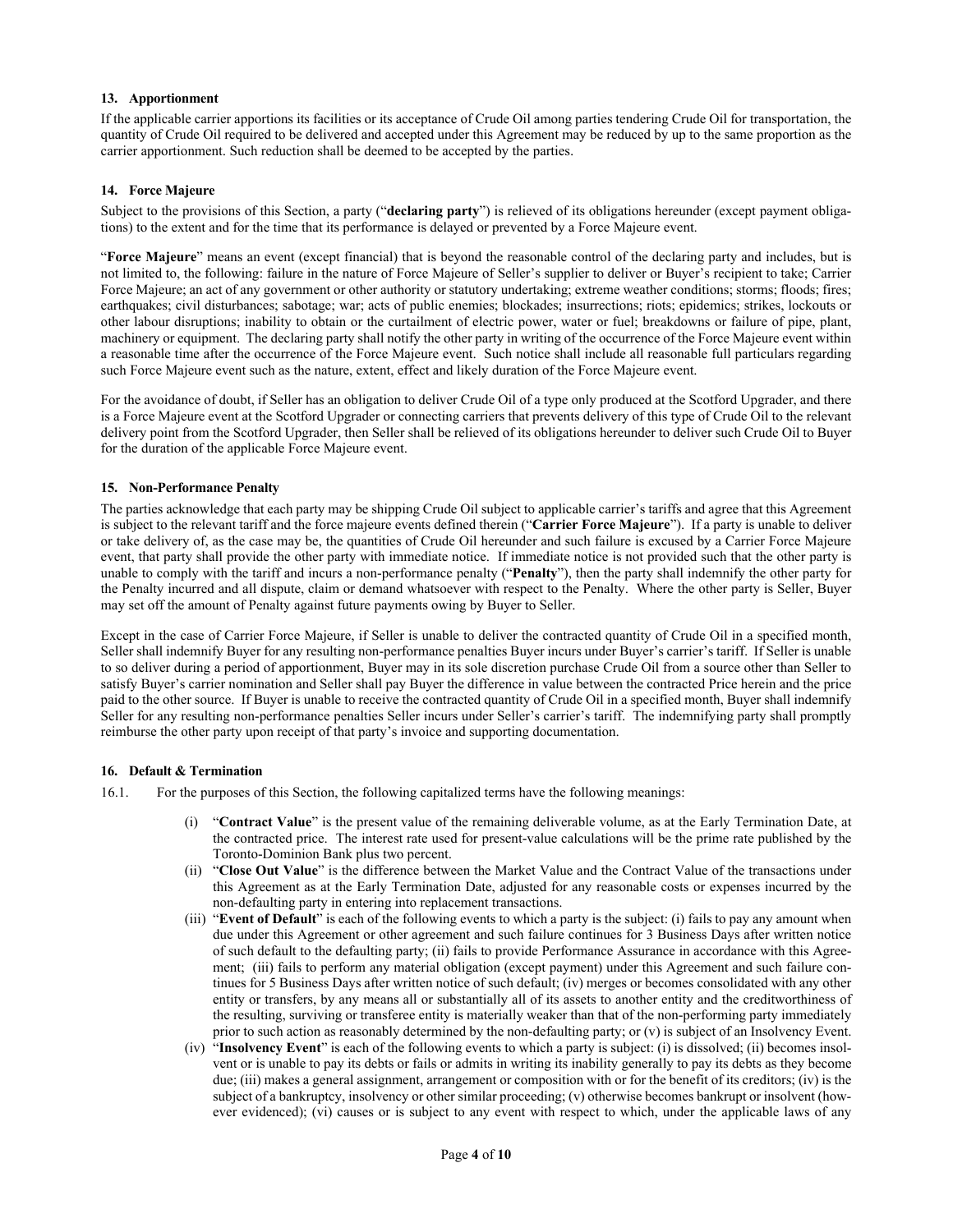jurisdiction, has an analogous effect to any of the events specified in the above Section; or (vii) takes any action in furtherance of, or indicating its consent to, approval of, or acquiescence in, any of the foregoing acts.

- (v) "**Market Value**" is the present value of the remaining delivery obligations under a transaction as of the Early Termination Date and is calculated using the following formula: remaining deliverable volume multiplied by the arithmetic average of two price quotes from separate arms length third parties for the supply or purchase, as applicable, of the relevant Crude Oil under a replacement transaction on substantially the same terms and conditions and for the same or near-same remaining term of the transaction as at the Early Termination Date. The interest rate used for present-value calculations will be the prime rate published by the Toronto-Dominion Bank plus two percent.
- (vi) "**Termination Amount**" means the netted amount of the Unpaid Amount and the Close Out Value, as calculated pursuant to this Section.
- 16.2. Upon and during the continuance of an Event of Default, the non-defaulting party may, in addition to any other remedies available hereunder or at law: (i) immediately suspend its performance of its obligations hereunder; (ii) apply the proceeds from or otherwise realize upon any Performance Assurance provided by the defaulting party; (iii) offset all or a portion of any amounts owed by the defaulting party to the non-defaulting party under this Agreement or any other contract between the parties against any amounts owed by the non-defaulting party to the defaulting party under this Agreement or any other contract between the parties; and/or (iv) by written notice to the defaulting party, designate a day no earlier than the day such notice is effective and no later than twenty (20) calendar days after such notice is effective as an early termination date ("**Early Termination Date**") to terminate this Agreement or all agreements between the parties for the purchase and sale of Crude Oil. On the Early Termination Date, this Agreement and, if so designated in the Early Termination Date notice, all other agreements between the parties for the purchase and sale of Crude Oil, shall be terminated.
- 16.3. Upon the occurrence of an Insolvency Event, the non-defaulting party may, upon written notice (the date of such notice shall be the "Early Termination Date" for purposes of this Agreement), terminate this Agreement and all other agreements between the parties for the purchase and sale of Crude Oil.
- 16.4. Upon the (a) designation of an Early Termination Date in accordance with Section 16.2; or (b) occurrence of an Insolvency Event, the non-defaulting party may, in a commercially reasonable manner, calculate and net the following, the netted amount being "**Termination Amount**":
	- (i) any amounts that are owed to and by each party under all agreements terminated as of the Early Termination Date (whether or not due and payable) for all Crude Oil delivered and received by the parties as between themselves up to the Early Termination Date for which payment has not already been received (collectively, the "**Unpaid Amounts**"), and
	- (ii) the Close Out Value of all such terminated agreements.

In calculating the above, however, where the Close Out Value would be an amount owing to the defaulting party, the Close Out Value will be deemed to be zero. The party owing the Termination Amount must pay such amount on or before the  $3^{rd}$ Business Day following receipt of notice of the Termination Amount by the defaulting party.

16.5. After calculation of a Termination Amount in accordance with Section 16.4, if the defaulting party would be owed the Termination Amount, the non-defaulting party shall be entitled, at its option and in its sole discretion, to set off against such Termination Amount any amounts due and owing by the defaulting party to the non-defaulting party under any other agreements, instruments or undertakings between the parties. After calculation of a Termination Amount in accordance with Section 16.4, if the non-defaulting party is owed the Termination Amount and the defaulting party fails to timely pay such Termination Amount, then the non-defaulting party shall be entitled, at its option and in its sole discretion, to set off against such Termination Amount any amounts due and owing by the non-defaulting party to the defaulting party under any other agreements, instruments or undertakings between the parties. The remedy provided for in this Section shall be without prejudice and in addition to any right of setoff, combination of accounts, lien or other right to which any party is at any time otherwise entitled (whether by operation of law, contract or otherwise).

#### **17. Set-Off**

Upon an Event of Default, the non-defaulting party may, at its sole discretion and without limitation to any other rights or remedies available to it, use the Performance Assurance in satisfaction of the defaulting party's payment obligations when due in accordance hereunder without further notice or demand and may set off its, or its affiliate's, payment obligations to the defaulting party against the defaulting party's payment obligations to the non-defaulting party, or to its affiliate, whether any of the foregoing obligations arise under this Agreement.

#### **18. Governing Law**

This Agreement shall be governed by and construed in accordance with the laws of Alberta and the laws of Canada applicable therein. The parties each irrevocably submits to the exclusive jurisdiction of the courts of the Province of Alberta over any claim or matter arising hereunder or in connection with this Agreement, subject to Section 19.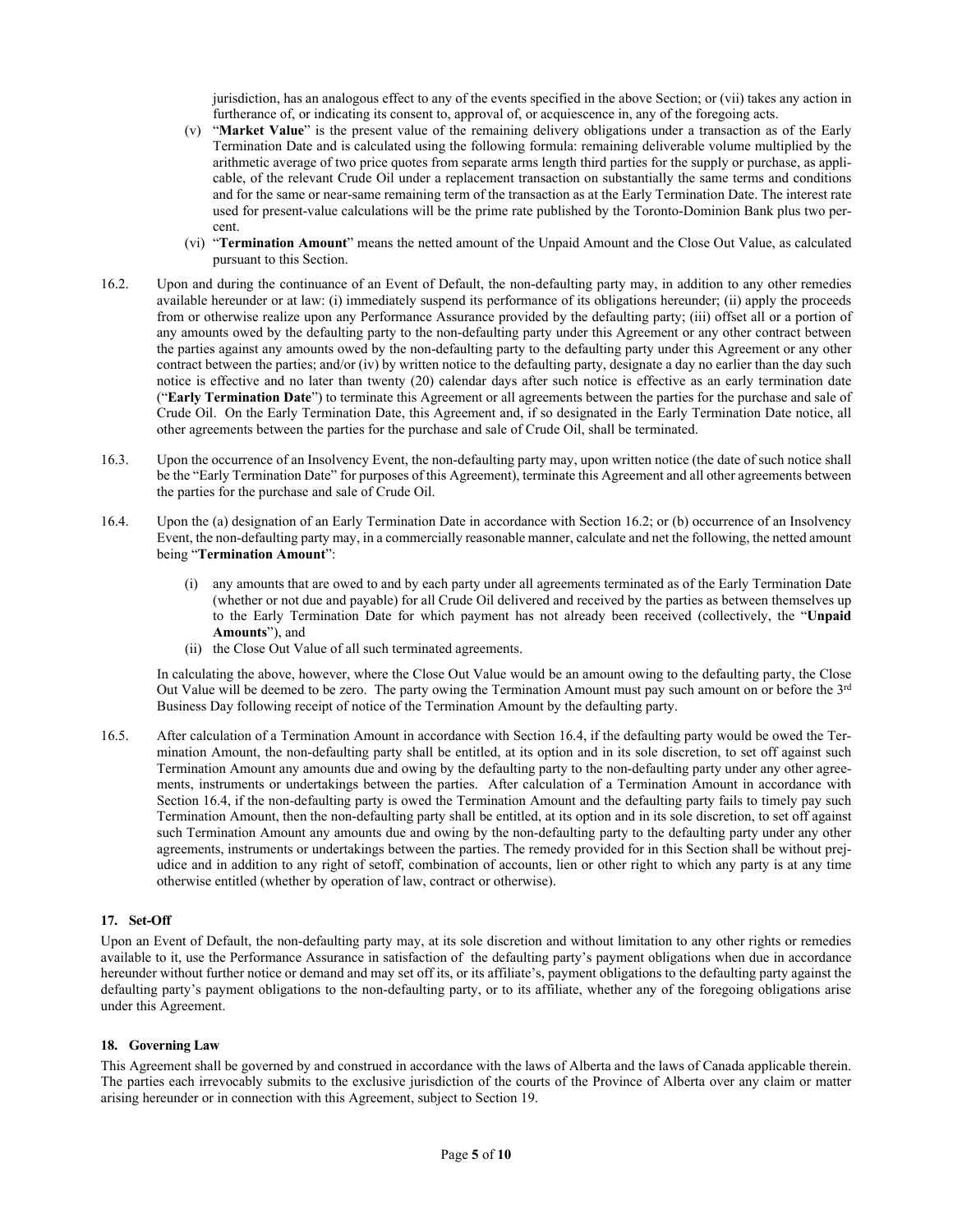#### **19. Disputes**

Any dispute, controversy or claim arising out of or in connection with this Agreement, whether in tort, contract, under statute or otherwise, including any question regarding its existence, validity, interpretation, breach or termination, and including any non-contractual claim (a "**Dispute**"), and all issues regarding the arbitrability of a Dispute, shall be finally and exclusively resolved by arbitration under the rules (the "**Rules**") of the ADR Institute of Canada ("**ADR**"), which Rules are deemed to be incorporated by reference into this Agreement. The arbitral tribunal (the "**Tribunal**") shall consist of three arbitrators, unless the amount in controversy is less than one-hundred thousand dollars (\$100,000), in which case the Tribunal shall consist of one arbitrator, in any case to be appointed in accordance with the Rules. The seat of the arbitration shall be Calgary, Alberta. The language of the arbitration shall be English. The appointing authority shall be ADR. Any award rendered by the Tribunal shall be given in writing and shall be final and binding on both parties. The parties undertake to carry out the award without delay. Judgment upon any award and/or order may be entered in any court having jurisdiction thereof. All aspects of the arbitration shall be kept confidential. Save to the extent required by law or pursuant to any proceedings to enforce or challenge an award, no aspect of the proceedings, documentation, or any (partial or final) award or order or any other matter connected with the arbitration shall be disclosed to any other person by either party or its counsel, agents, corporate parents, affiliates or subsidiaries without the prior written consent of the other party.

#### **20. Trade Controls and Boycotts, Export Compliance, and Anti-Corruption**

- 20.1. Trade Controls and Boycotts. Each party shall comply with all Canadian laws, regulations, rules and requirements that relate to foreign trade controls, export and re-export controls, embargoes or international boycotts of any type ("**Trade Control**  Laws"). Nothing shall be shipped to, transshipped through, or otherwise transferred to, directly or indirectly, any country, entity or individual, or for any end use, that is prohibited under Trade Control Laws, or that is prohibited by sanctions imposed by Canada or the United Nations (including Trade Control Laws or sanctions imposed after this Agreement is entered into but before Crude Oil is delivered). At any time, the Seller may require the Buyer to provide any relevant documents for the purpose of verifying the final destination of the Crude Oil, and the Buyer shall provide such documents upon request. Notwithstanding anything to the contrary herein, nothing in the Agreement is intended, and nothing herein should be interpreted or construed, to induce or require either party hereto to act in any manner (including failing to take any actions in connection with a transaction) which is inconsistent with, penalized or prohibited under Trade Control Laws.
- 20.2. Export Compliance. If Crude Oil sold by Seller to Buyer under this Agreement is to be exported by Buyer from Canada, then unless otherwise provided in the Specific Terms: (1) Buyer and its authorized Canadian agent, if applicable, shall obtain all licenses, permits or approvals and comply with all applicable laws, regulations, governmental rules and requirements for export of the Crude Oil from Canada and shall prepare and file any export related filings and pay any export-related duties, taxes or other fees; (2) if Buyer is a Canadian entity, the Buyer shall be the Canadian Principle Party in Interest; and (3) Upon request from Seller, Buyer shall promptly provide Seller a copy of any export documentation or filing submitted.
- 20.3. Anti-Corruption. Each party represents, warrants, and covenants that in connection with this Agreement and the business resulting therefrom: (i) it is aware of and will comply with Anti-Corruption Laws; (ii) whether directly or indirectly, it has not made, offered, authorized, or accepted and will not make, offer, authorize, or accept any payment, gift, promise, or other advantage, to or for the use or benefit of any government official or any other person where that payment, gift, promise, or other advantage would comprise a facilitation payment or otherwise violate the Anti-Corruption Laws; (iii) it has maintained and will maintain adequate written policies and procedures to comply with Anti-Corruption Laws or, alternatively, has made itself aware of and shall adhere to the Shell General Business Principles and the Shell Code of Conduct (www.shell.com/about-us/our-values); (iv) it has maintained and will maintain adequate internal controls, including but not limited to using reasonable efforts to ensure that all transactions are accurately recorded and reported in its books and records to reflect truly the activities to which they pertain, such as the purpose of each transaction, with whom it was entered into, for whom it was undertaken, or what was exchanged; (v) it will, to its knowledge retain such books and records for the period required by Applicable Law or a party's own retention policies, whichever is longer; (vi) in the event a party becomes aware it has breached an obligation in this paragraph, it will promptly notify the other party, subject to the preservation of legal privilege; (vii) it has used and will use reasonable efforts to require any subcontractors, agents, or any other third parties to also comply with the foregoing requirements in this paragraph; (viii) it will provide information (which unless publicly available will include documentary evidence) in support of the other/requesting party's ongoing Know Your Customer process requirements, about its ownership, officers, and corporate structure (including any changes thereto); and (ix) only a party (and not its affiliates or a third party) shall make payments to the other party, except with that other party's prior written consent. Subject to the preservation of legal privilege, during the term of the Agreement and for seven (7) years thereafter and on reasonable notice, each party shall have a right, at its expense, and the other party shall take reasonable steps to enable this right, to audit the other party's relevant books and records with respect to compliance with this paragraph. Nothing in this Agreement shall require a party to perform any part of this Agreement or take any actions if, by doing so, the party would not comply with the Anti-Corruption Laws. The obligations in this Section shall survive the termination or expiry of this Agreement. For purposes of this Section 20, "**Anti-Corruption Laws**" means (a) the United States Foreign Corrupt Practices Act of 1977; (b) the United Kingdom Bribery Act 2010; and (c) all applicable national, regional, provincial, state, municipal or local laws and regulations that prohibit tax evasion, money laundering or otherwise dealing in the proceeds of crime or the bribery of, or the providing of unlawful gratuities, facilitation payments, or other benefits to, any government official or any other person.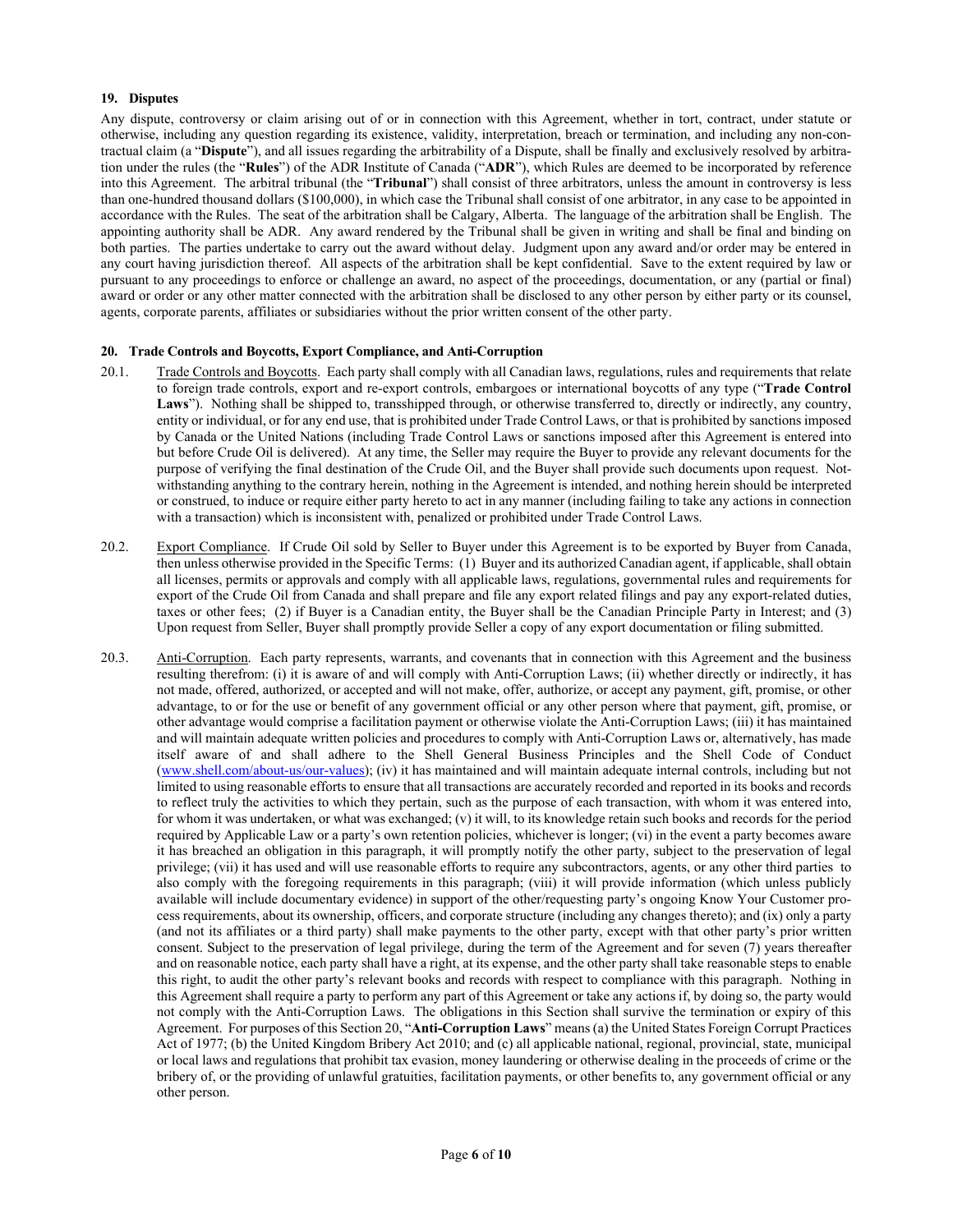20.4. Violations and Remedies. Either party may terminate the Agreement upon written notice to the other at any time if in its reasonable judgment the other is in breach of any representation, warranty, undertaking or obligation under this Section 20 for Trade Controls and Boycotts, Export Compliance, and Anti-Corruption. **Further, each party shall indemnify and hold harmless the other party from and against any claims, liabilities, losses, costs, damages, fines and/or penalties arising from the indemnifying party's breach of this Section 20 for Trade Controls and Boycotts, Export Compliance, and Anti-Corruption**.

### **21. TDG Regulations**

Buyer and Seller agree to comply with all *Transportation of Dangerous Goods (Clear Language) Regulations* made pursuant to the *Transportation of Dangerous Goods Act, 1992* (Canada) (the "**TDG Regulations**"), notwithstanding that the Seller may have prepared any documents required thereunder. Buyer shall assume the role of consignor under the TDG Regulations for all purposes thereunder, except in respect of Seller-operated facilities where Crude Oil is loaded onto rail cars, in which case the Seller shall assume for all purposes under the TDG Regulations the role of consignor. If the Seller provides, or arranges for a party other than Seller or Buyer (a "**Third Party**") to provide, printed bills of lading or transaction receipts ("**Transportation Documents**"), then the Seller makes no representation or warranty that Transportation Documents provided by or on behalf of the Seller or a Third Party comply with the TDG Regulations and the Buyer shall be solely responsible for ensuring that Transportation Documents comply with the TDG Regulations. If the Buyer arranges for a Third Party to take delivery of Crude Oil, then the following provisions shall apply:

- (i) Buyer shall notify and obtain, if applicable, any required consents from the Third Party with respect to its designation as consignor on any documents required under the TDG Regulations and its consignor responsibilities under the TDG Regulations;
- (ii) Buyer shall first notify and provide to the Seller, in writing, the Third Party's name, address, 24 hour number and any other information requested by the Seller from time to time, and, as applicable, the Buyer's written confirmation that the Third Party has been notified of, and, if required, consented to, its designation as consignor on any documents required under the TDG Regulations and its associated responsibilities under the TDG Regulations, notwithstanding that the Seller may have prepared any documents required thereunder; and
- (iii) Buyer agrees that the Seller shall not be liable to the Buyer for any failure or refusal to designate the Third Party as consignor.

### **22. Safety Data Sheets**

Seller shall provide its Safety Data Sheet ("**SDS**") to Buyer. Buyer acknowledges that it is familiar with the Crude Oil and is sophisticated and knowledgeable of the hazards and risks associated with the Crude Oil. Buyer shall read the SDS and any supplementary SDS or written warning(s) which Seller may provide to Buyer from time to time. Each party acknowledges that it will comply with all safety and health related governmental requirements concerning the Crude Oil, including its handling, transportation, storage and use. The parties acknowledge that the SDS for any Crude Oil sold by Shell Trading Canada hereunder is made available at http://www.epc.shell.com

### **23. Miscellaneous**

- 23.1. Amendments: Any variations or amendments to this Agreement to be effective must be agreed to in writing by the parties.
- 23.2. Assignment: The Agreement shall not be assigned or transferred, in whole or in part, without the prior written consent of the other party, which consent may not be unreasonably withheld.
- 23.3. Compliance with Laws: The terms, provisions and activities undertaken pursuant to this Agreement shall be subject to, and each party shall comply with all Applicable Laws. "**Applicable Laws**" means statutes, judgments and order of courts of competent jurisdiction; rules, regulations and orders issued by government agencies, authorities and other regulatory bodies; and regulatory approvals, permits and licenses, which are applicable to the person, property or circumstances concerned. If at any time a provision hereof violates any Applicable Laws, such provision shall be voided and the remainder of the Agreement shall continue in full force and effect unless terminated by either party upon giving written notice to the other.
- 23.4. Crown Prerogative: If this Agreement involves the exportation of Crude Oil and extends for a period of 1 month or longer, then the parties agree that Seller may be relieved of its obligations to sell Crude Oil hereunder to the extent that authorized exports are restricted by or under an act of Parliament or a prerogative of the Crown.
- 23.5. Cumulative Rights: Any exercise by the non-defaulting party under this Agreement is without prejudice to any other rights or remedies available to it under this Agreement or otherwise.
- 23.6. Currency Exchange Rate: Any currency conversion required pursuant to this Agreement shall done using the average of the daily WM/Reuters 12 noon EST FX Benchmark exchange rates for the applicable month of delivery, as published by Thomson Reuters based on the Canadian holiday calendar, expressed to five (5) decimal places for the appropriate period.
- 23.7. Data Privacy: The parties may provide each other with information regarding an identifiable individual, the processing and transfer of which will be in accordance with applicable data protection laws.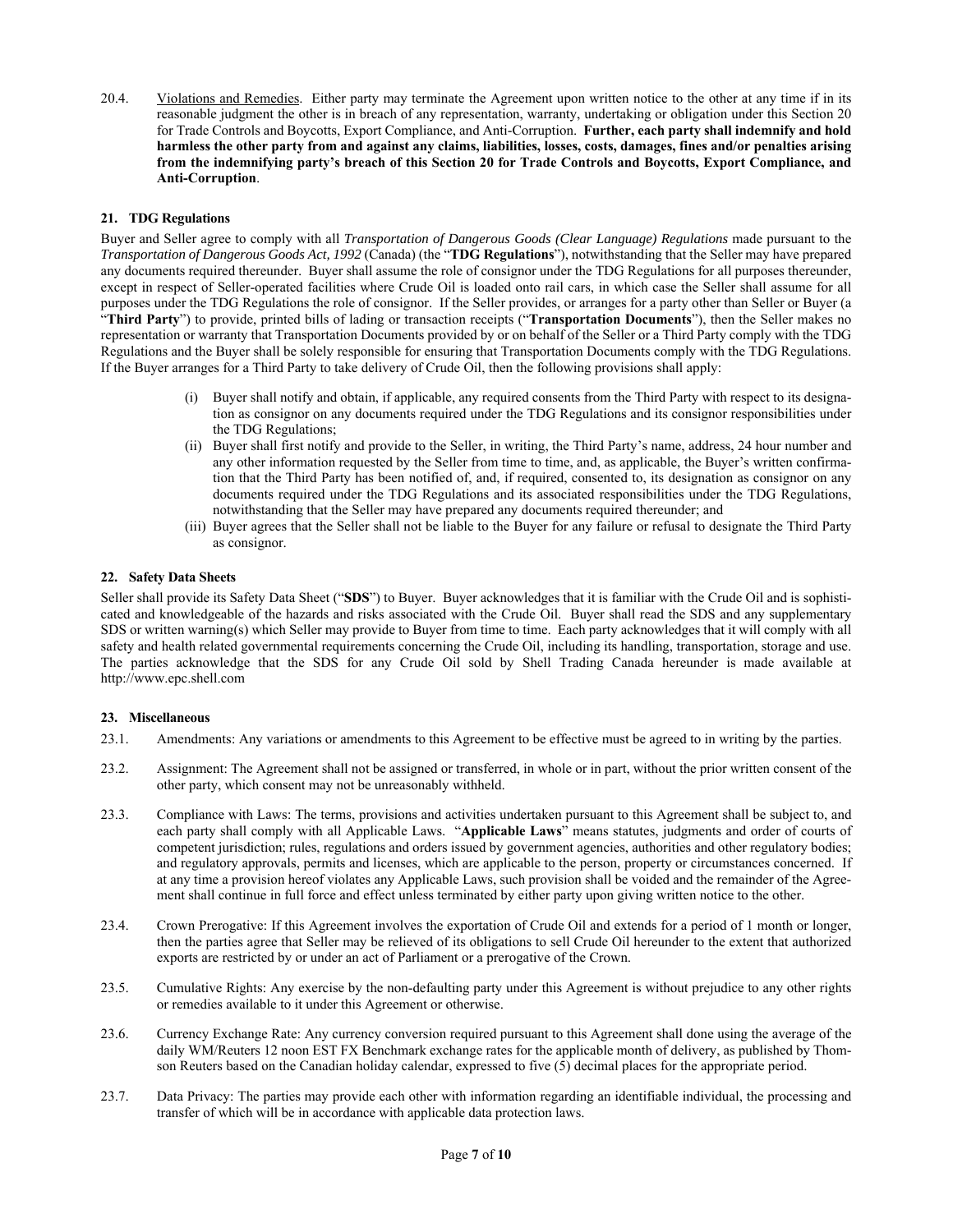- 23.8. Electronic data interchange: Electronic data interchange systems shall be deemed to be acceptable and satisfactory documentation for invoicing, proof of delivery and as a requirement for payment where the specific terms of this Agreement call for payment upon receipt of formal, hard copy documents or in any other case. Buyer expressly acknowledges that by accepting the GTCs that it will pay for Crude Oil delivered as stipulated in this Agreement upon receipt of information electronically, by facsimile or by any other commercially reasonable means.
- 23.9. English Language: The parties declare that it is their express wish that the Agreement be drawn up in English and that all documents relating to, contemplated by or resulting from the Agreement be drawn up in English. Les parties déclarent qu'il est leur volonté expresse que ce contrat soit rédigé en anglais et que tous documents s'y rattachant ou ayant trait ou suite au présent contrat soient rédigés en anglais.
- 23.10. Further Assurances: Each party shall provide information; do and perform all acts and things; and execute and deliver all assurances as may be necessary to give full effect to all the provisions of this Agreement.
- 23.11. Industry Practice: Any terminology and practice referred to but not specifically described herein shall be construed in accordance with the accepted oil industry terminology and practice.
- 23.12. Lease Purchases: For Lease Purchases only, Buyer reserves the right, at its sole discretion, to adjust the Price in the event of volumetric differences and/or remarketing of apportioned volumes. "**Lease Purchases**" means any volumes purchased by Shell Trading Canada upstream of the major trading locations including Edmonton, Hardisty, Kerrobert, Regina and Cromer, as applicable.
- 23.13. Rail Terms: For Crude Oil transactions involving railcars only, the terms in **Appendix A** attached hereto shall also apply.
- 23.14. Notices: Any notice required hereunder shall be in writing, addressed to the other party as set out in the Specific Terms and may be delivered personally, by facsimile, electronic transmission, courier or registered mail. Either party may change its address for notices from time to time on written notice to the other party. Any notice will be effective when received.
- 23.15. No Third-Party Beneficiary: The provisions of this Agreement are for the benefit of the parties, their successors and assigns, and will not be construed as conferring any rights to any third-party.
- 23.16. Price Rounding: The final price will be calculated without rounding and will be displayed on the invoice up to six (6) decimal places. In calculating the final price, the calculation shall use two (2) decimals places for NYMEX WTI month average, two (2) decimals for blended index, and six (6) decimals for WADF (Weighted Average Differential Factor) and five (5) for FX (Foreign Exchange) rate.
- 23.17. Recording of Communications: Each party hereby acknowledges to the other party and consents that such other party may from time to time and without further notice and to the extent permitted by law: (i) record and retain electronic transmissions (including telephone conversations, e-mail, and instant messaging between the parties' respective representatives in connection with the Agreement) on central and local databases for their respective legitimate purposes; and (ii) monitor electronic transmissions through their internal and external networks for purposes of security and compliance with applicable laws, regulations and internal policies for their other legitimate business purposes.
- 23.18. Severability: The invalidity or unenforceability of any provision of the Agreement shall not affect the validity or enforceability of any other provision of the Agreement.
- 23.19. Status of Parties: Neither party is acting as a fiduciary for or an advisor to the other party in respect of this Agreement or any transaction hereunder.
- 23.20. Entirety of Agreement: The Specific Terms and these GTCs contain the entire Agreement of the parties; there are no other promises, representations or warranties. Any conflict between the Specific Terms and these GTCs shall be resolved in favor of the Specific Terms.
- 23.21. Survivability: The termination or expiration of this Agreement shall be without prejudice to any rights, obligations or liabilities of either party which have accrued as of the termination or expiration hereof but have not been performed or discharged, and any provisions which expressly or implicitly survive termination, and any parts of the Agreement having any relevance thereto or any bearing thereon shall, notwithstanding the termination or expiration of the Agreement, continue in force and effect.
- 23.22. Waiver: No waiver by either party of a breach of an obligation hereunder shall be construed as a waiver of any other breach, whether of the same or different nature, current or future.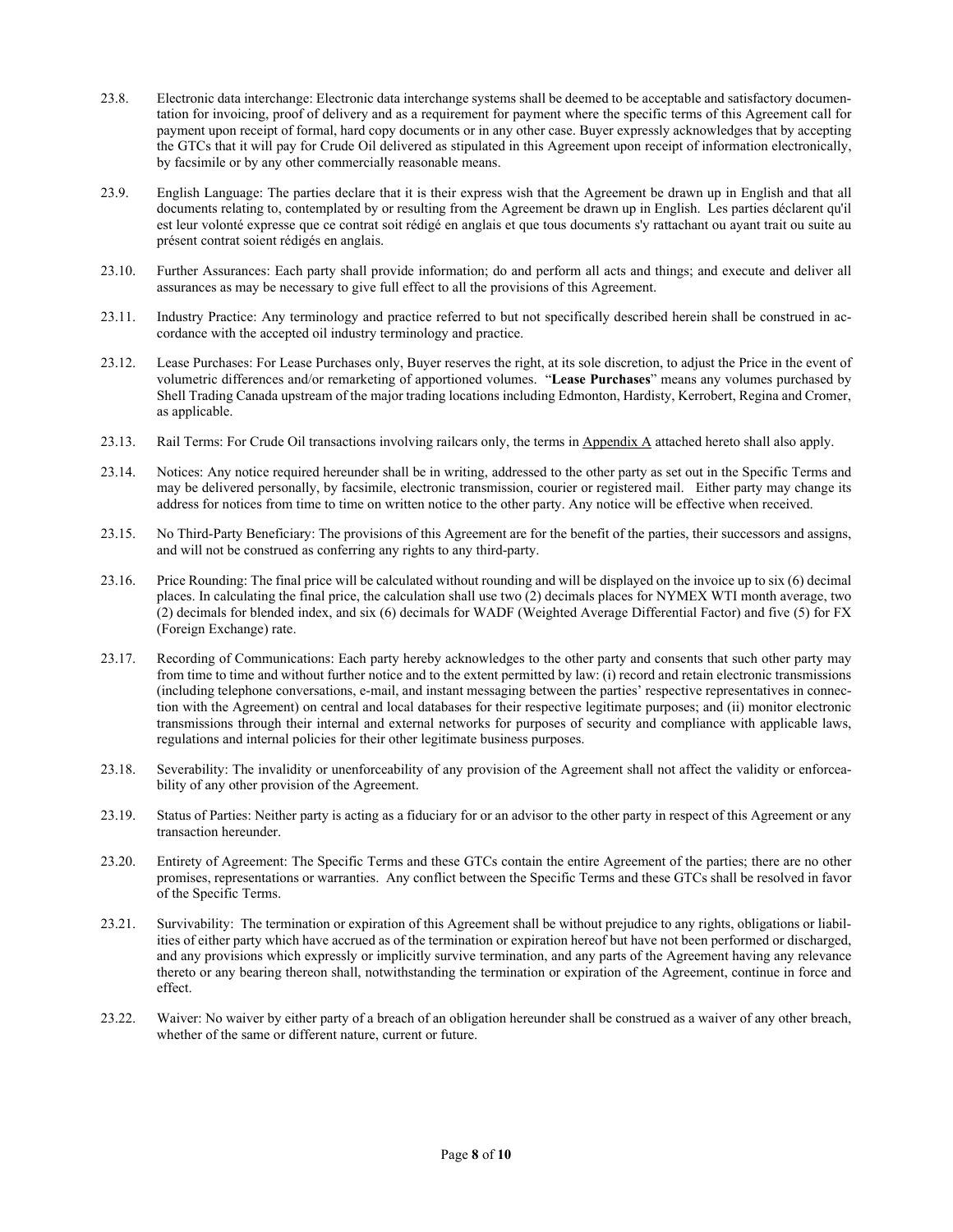# **APPENDIX A – RAIL TERMS**

### **1. Quantity and Quality**

- 1.1. It is agreed that after a railcar delivery, minimum settling period of four (4) hours shall be allowed prior to gauging the Terminal tank.
- 1.2. Where a party requires an independent inspection to determine quality, the inspection shall be made by an independent inspector who is mutually acceptable to both Seller and Buyer, and the party or parties (as applicable) requiring an independent inspection shall appoint the independent inspector with the inspection charges for the account of the party requiring such independent inspection. In the case where both Parties require an independent inspection, the parties shall share all inspection charges equally, and the independent inspector's report shall be made available to both parties.
- 1.3. Where no independent inspection takes place, or where the independent inspector only witnesses the measurement, quality determination(s) shall be made by the terminal personnel.
- 1.4. Results of the measurements shall be issued in the form of the certificates of quantity and/or quality; meter tickets or weight tickets (as applicable) with respect to the Product delivered and shall be issued by the independent inspector. Where no independent inspection occurs, measurement shall be by terminal meter tickets or weight tickets (as applicable).
- 1.5. Except in cases of manifest error or fraud, the certificates of quantity and quality, meter tickets or weight tickets (as applicable) issued pursuant to this Section shall be conclusive and binding on both parties for invoicing purposes, and Buyer shall be obliged to make payment in full in accordance with this Agreement, but shall be without prejudice to the rights of either party to file a claim for quantity and/or quality.

### **2. Nomination**

- 2.1. Nominations shall be made in accordance with the standard operating procedures at the Terminal.
- 2.2. FCA into railcar If Crude Oil is purchased and sold hereunder on an FCA into railcars basis:
	- 2.2.1. The railcars presented by Buyer for loading shall be fit, clean, and in all respects ready to load the Crude Oil.
	- 2.2.2. Buyer will:
		- 2.2.2.1. Visually inspect any railcars to reasonably determine that hatches, valves, fittings and placards are in proper order, and detain railcars which do not comply with railroad requirements or applicable Department of Transportation, Federal Railroad Administration or other applicable regulations.
		- 2.2.2.2. Seal each loaded and unloaded railcar in accordance with applicable regulations and prepare for shipment as required.
	- 2.2.3. Seller, acting in a commercially reasonable manner, has the right to refuse a Railcar if it is not fit for loading (due to, but not limited to, a leaky or damaged railcar) or if the railroad carrier ("Carrier") or Terminal operator rejects the railcar.
- 2.3. DAP from railcar If Crude Oil is purchased and sold hereunder on a DAP from railcar basis:
	- 2.3.1. The railcars presented by Seller for discharge shall be fit and in all respects ready to discharge the Crude Oil.
	- 2.3.2. Seller will:
		- 2.3.2.1. Visually inspect any railcars to reasonably determine that hatches, valves, fittings and placards are in proper order, and detain railcars which do not comply with railroad requirements or applicable Department of Transportation, Federal Railroad Administration or other applicable regulations;
		- 2.3.2.2. Seal each loaded and unloaded railcar in accordance with applicable regulations and prepare for shipment as required.